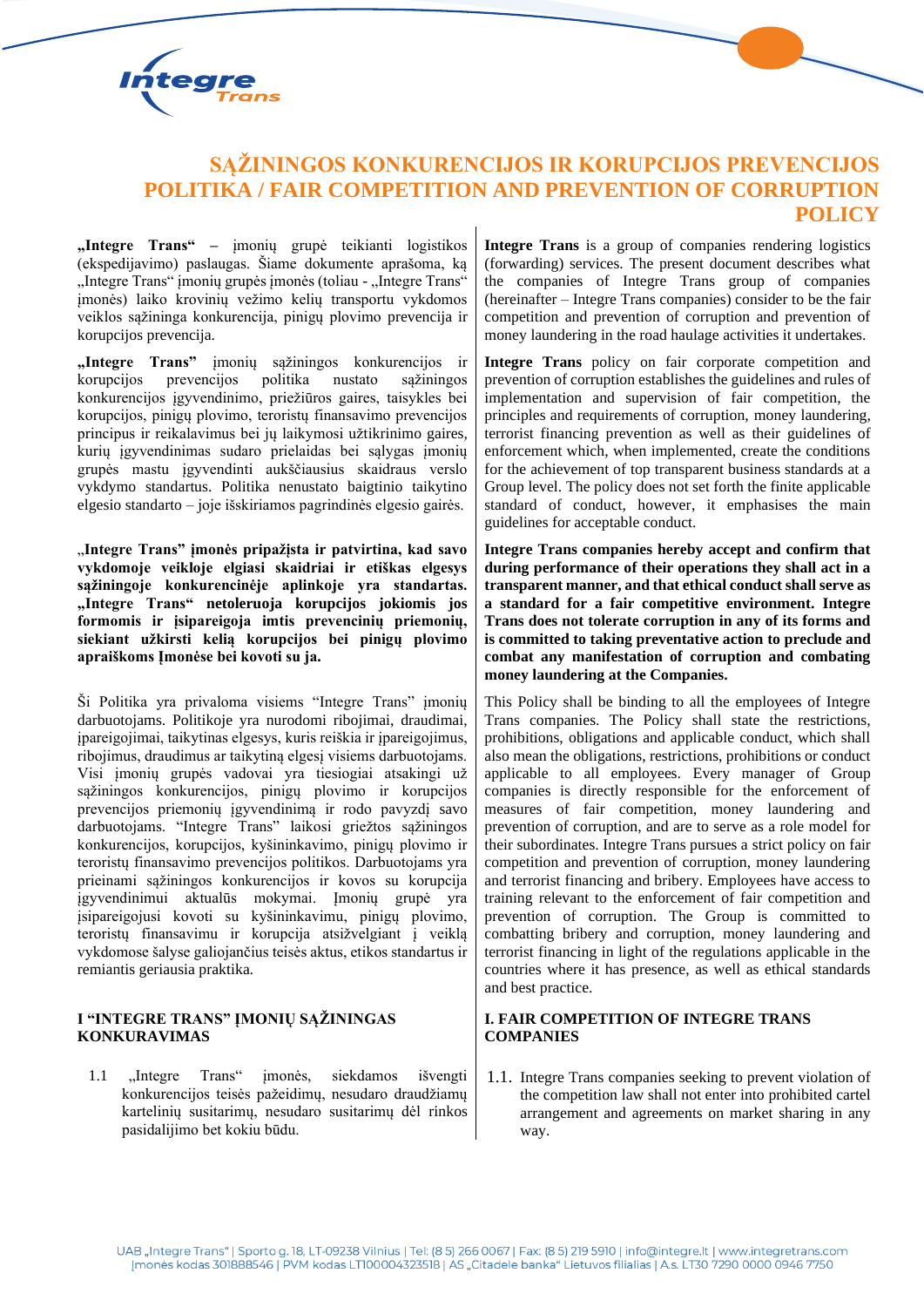

- 1.2 ..Integre Trans" imonės gavusios iš kito ūkio subiekto, įskaitant, bet neapsiribojant, konkurento, tiesioginį ar netiesioginį siūlymą vykdyti veiklą, kurios vykdymas gali būti pripažintas konkurencijos teisės pažeidimu, išreiškia aiškią poziciją, kad pasiūlymas "Integre Trans" įmonių nedomina ir nutraukia tokio pobūdžio komunikaciją.
- 1.3 "Integre Trans" įmonės vengia vienašalių susitikimų, kurie gali būti suprasti kaip kvietimas konkurentams derinti savo veiksmus.

## **II KONKURENCIJOS PRIEŽIŪRĄ VYKDANČIŲ INSTITUCIJŲ (toliau Institucija) TEISĖS IR PATIKRINIMAI**

- 2.1 Šia politika "Integre Trans" įmonių darbuotojams yra išaiškinama, kad vietinės šalies Institucijos turi teises, tokias kaip:
- 2.1.1. Daryti kratą tiek "Integre Trans" įmonių, tiek jos darbuotojų patalpose, teritorijose, transporto priemonėse;
- 2.1.2. Peržiūrėti tyrimui reikalingus "Integre Trans" įmonių dokumentus, su darbo veikla susijusius asmeninius darbuotojų užrašus, kompiuterių, išmaniųjų telefonų turinį (įskaitant, bet neapsiribojant, el. paštą ir *skype ir k.t.*), kopijuoti peržiūrimą medžiagą;
- 
- 2.1.4. Gauti informaciją, susijusią su "Integre Trans" įmonėmis, iš kitų bendrovių ir valstybės institucijų;
- 2.1.5. Paimti dokumentus ir daiktus, kurie tiriant bylą gali būti panaudoti kaip įrodymai;
- 2.1.6. Gauti informaciją apie elektroninių ryšių paslaugų abonentus ar registruotus elektroninių ryšių paslaugų naudotojus, su jais susijusius srauto duomenis ir elektroninių ryšių tinklais perduodamos informacijos turinį iš elektroninių ryšių tinklo ir (arba) paslaugų teikėjų.
	- 2.2 Vietinių Institucijų darbuotojams vykdant patikrinimą "Integre Trans" įmonėse, darbuotojai privalo:
- 2.2.1.Kuo skubiau susisiekti su įmonės vadovu ir pranešti Institucijų darbuotojams apie eigą;
- 1.2. Upon receipt of a direct or indirect offer from another economic entity, including, but not limited to, the competitor, for performance of activities, which could be considered to be prejudicial to the competition law, Integre Trans companies shall express a clear position that Integre Trans companies are not interested in such offer and sever any communication of this nature.
- 1.3. Integre Trans companies shall avoid unilateral meetings, which may be seen by the competitors as an invitation to coordinate their actions.

## **II. RIGHTS OF COMPETITION SURVEILLANCE AUTHORITIES (hereinafter – the Authorities) AND INSPECTION**

- 2.1. The purpose of this policy is to explain to the employees of Integre Trans companies that the local national Authorities shall have the following rights:
- 2.1.1. To search the premises, territories, and vehicles of both Integre Trans companies and its employees;
- 2.1.2. To review the documents of Integre Trans companies required for the inspection, personal notes of the employees related to operating activities, content of computers and smart phones (including, but not limited to e-mail, Skype, etc.), and make copies of the reviewed materials;
- 2.1.3. Apklausti darbuotojus; 2.1.3. To interview the employees;
	- 2.1.4. To receive information related to Integre Trans companies from other enterprises and state authorities;
	- 2.1.5. To seize the documents and assets, which can be used as evidence during investigation of the case;
	- 2.1.6. To receive information on the subscribers of electronic communications services or registered users of electronic communications services, the related flow data and content of information transferred via the electronic communications networks from the electronic communications network and/or service suppliers.
	- 2.2. During the inspections conducted by the employees of the local Authorities at Integre Trans companies, the employees shall be obliged:
	- 2.2.1.To contact the head of the company as soon as possible and inform the employees of the Authorities about the progress;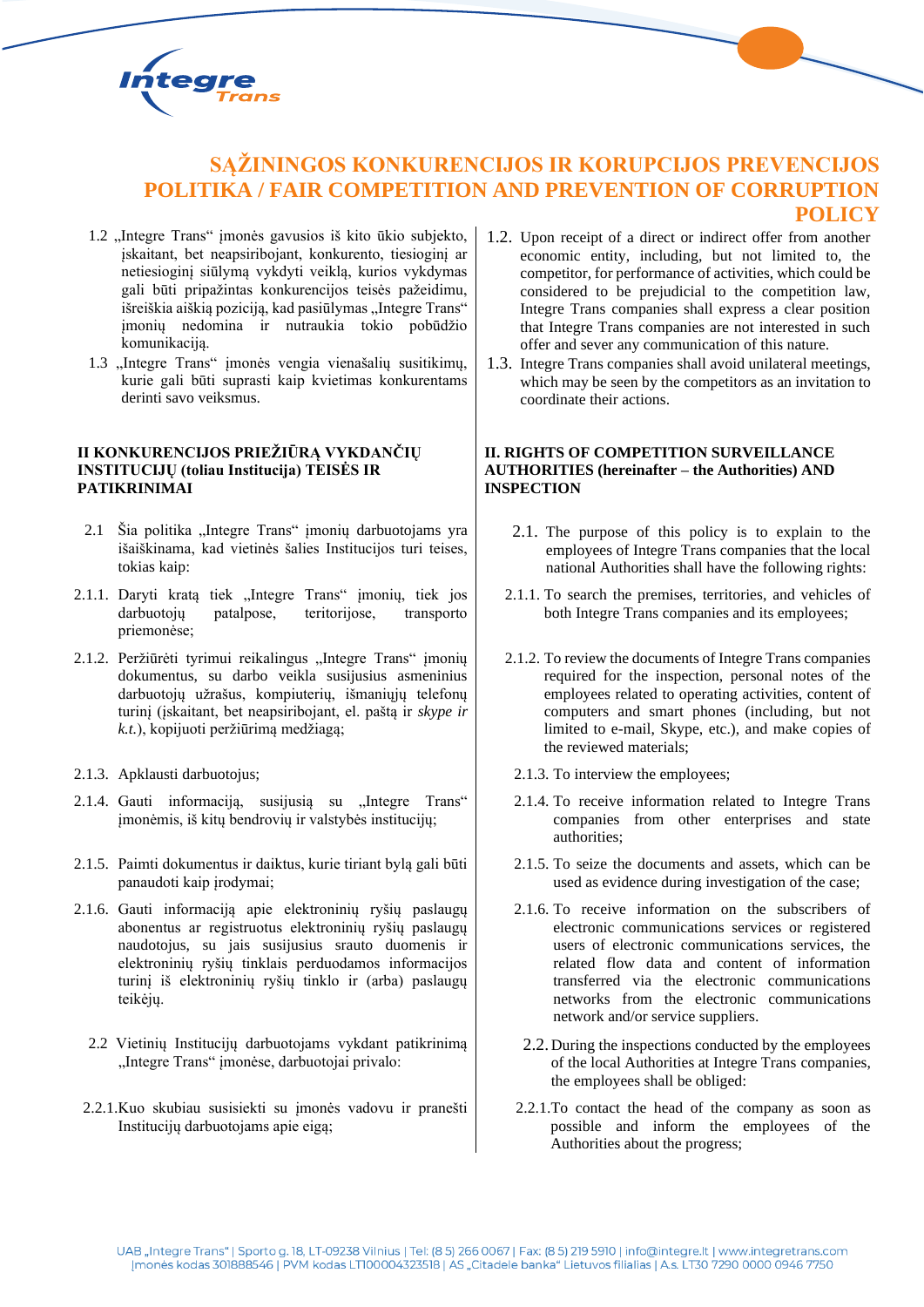

- 2.2.2.Jei vykdoma darbuotojų apklausą ar po apklausos užfiksuoti ko buvo klausiami ir kokius atsakymus pateikė;
- 2.2.3.Po apklausos atidžiai perskaityti apklausos protokolą ir nurodyti netikslumus, jei tokių būtų;
- 2.2.4. Nekomunikuoti su "Integre Trans" įmonių konkurentais.

## **III "INTEGRE TRANS" KORUPCIJOS PREVENCIJA**

Korupcija – bet kokia veikla piktnaudžiaujant "Integre Trans" įmonių patikėta galia, siekiant asmeninės ar trečiųjų asmenų naudos.

- 3.1. **Teisės aktų nuostatų bei elgesio normų laikymasis**: Vykdydama veiklą "Integre Trans" laikosi visų įstatymų ir kitų Įmonių grupei taikomų teisės aktų, įskaitant Korupcijos prevencijos, reikalavimų. Situacijose, kai ši Politika, įstatymai ar kiti teisės aktai nenustato atitinkamų elgesio normų, Įmonių grupė elgiasi taip, kad Įmonių elgesys atitiktų visuomenėje priimtinus aukščiausius patikimumo, sąžiningumo ir skaidrumo standartus.
- 3.2. Prekybos poveikiu ir kyšininkavimo draudimas: "Integre Trans" draudžia bet kokias Prekybos poveikiu formas, nei tiesiogiai, nei netiesiogiai nesiūlo, neduoda ir neleidžia duoti Kyšių, taip pat jų neprašo ir nepriima.
- 3.3. Interesų konfliktai: "Integre Trans" darbuotojai vengia bet kokio Interesų konflikto, kuris gali turėti neigiamos įtakos bešališkam ir objektyviam jų pareigų ar funkcijų vykdymui. Įmonių grupės darbo priemonės, finansiniai, materialiniai ištekliai, vidinė ir konfidenciali informacija naudojama tik tiesioginėms darbuotojų pareigoms atlikti, išskyrus atvejus, kai kitoks naudojimas yra aiškiai raštiškai reglamentuotas.
- 3.4. **Dovanos ir svetingumas**: "Integre Trans" priima ir teikia tik tokias verslo dovanas ir svetingumą, kurie neperžengia įprasto verslo santykių ir skaidrumo standartų.
- 3.5. **Paramos teikimas:** "Integre Trans" netoleruoja paramos teikimo, kuris gali būti suprastas kaip kyšininkavimas.
- 3.6. **Pirkimai**: "Integre Trans" užtikrina, kad visi jos pirkimai būtų vykdomi skaidriai, laikantis lygiateisiškumo, nediskriminavimo, abipusio pripažinimo. Tiekėjai atrenkami pagal ekonomiškai naudingiausio pasiūlymo
- 2.2.2.In the event of employee interviews or following the interviews, to record the questions asked and the answers provided;
- 2.2.3.Following the interview, to carefully read the interview minutes and indicate the inconsistencies, if any;
- 2.2.4. Not to communicate with the competitors of Integre Trans companies.

## **III. CORRUPTION PREVENTION AT INTEGRE TRANS**

Corruption constitutes any activity which involves abuse of power entrusted by Integre Trans companies for personal benefit or that of third parties.

- 3.1. **Legal and behavioural compliance:** In conducting its business, Integre Trans follows all laws and other regulations applicable to the Group, including the requirements of corruption legislation. Where this Policy, laws, and other regulations do not prescribe specific norms of conduct, the Group carries itself so that the conduct of its Companies is in line with the highest standards of reliability, fairness, and transparency accepted by the public.
- 3.2. **Prohibition of trade in influence and bribery:** Integre Trans prohibits any form of trade in influence and does not, directly or otherwise, offer, give, or allow the gift of bribes, nor does it accept asking for or accepting any bribes.
- 3.3. **Conflicts of interest:** Employees of Integre Trans try to avoid any conflicts of interest that may negatively affect their unbiased and objective performance. The Company's working tools, their financial and material resources, and their internal and confidential information are used only for the direct performance of functions, unless otherwise explicitly regulated in writing.
- 3.4. **Gifts and hospitality:** Integre Trans only accepts and offers business gifts and hospitality that do not overstep the line of usual business relations and transparency standards.
- 3.5. **Sponsorship:** Integre Trans does not tolerate sponsorship that could be construed as bribery.
- 3.6. **Procurement:** Integre Trans ensures that all procurement is conducted in a transparent manner, following the principles of equality, non-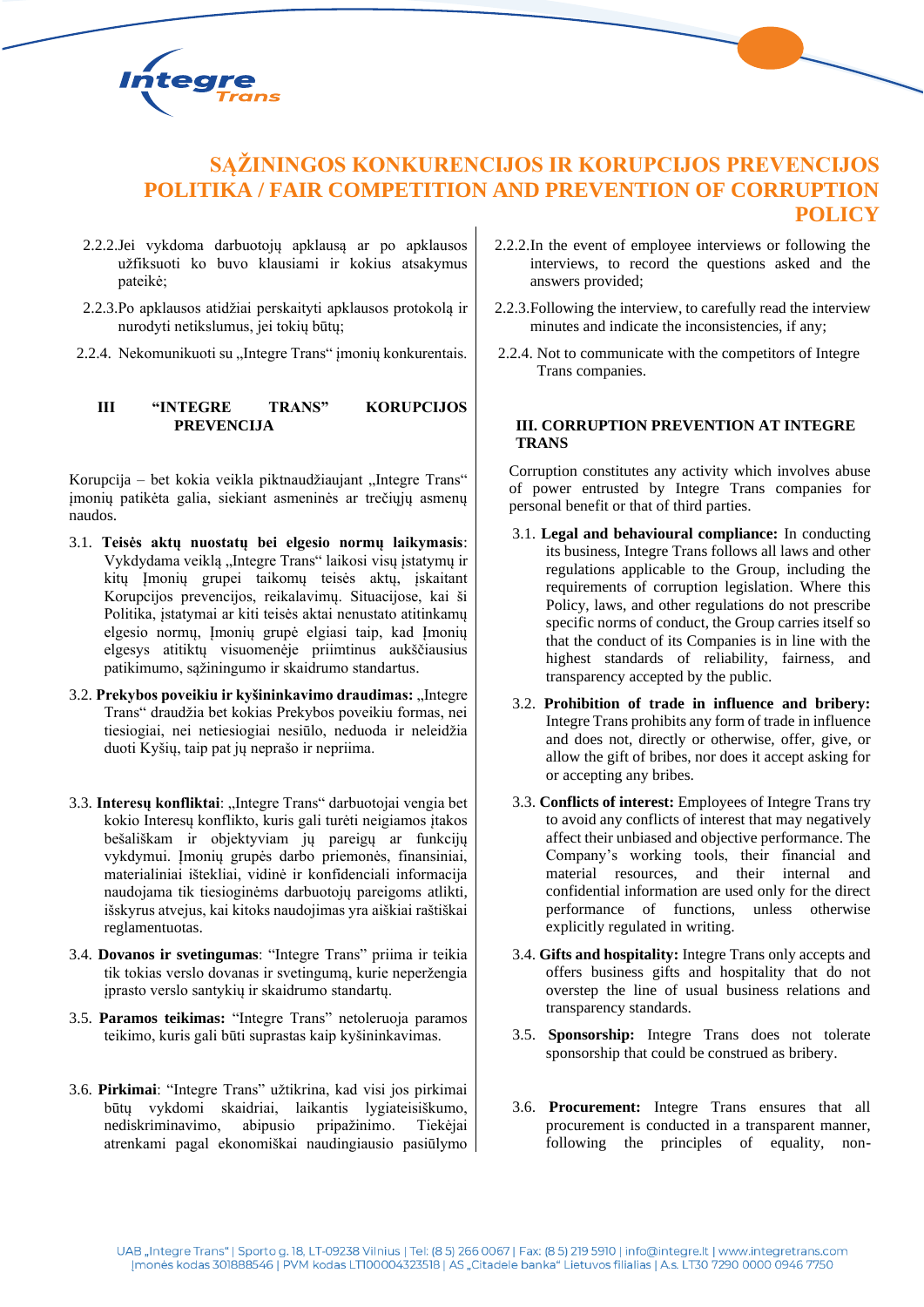arba mažiausios kainos kriterijų, tiekėjams sudarant vienodas ir nediskriminacines sąlygas tiek pirkimo, tiek sutarties vykdymo metu.

## **IV PINIGŲ PLOVIMO IR TERORIZMO FINANSAVIMO PREVENCIJA**

Pinigų plovimas - veiksmai, kuriais siekiama įteisinti nusikalstamu būdu įgytus pinigus ar kitą turtą arba nuslėpti jų kilmę.

- 4.1. "Integre Trans" laikosi pinigų plovimo ir terorizmo finansavimo prevencijos visoje įmonės veikloje. Vykdydama kasdienę veiklą, "Integre Trans" vadovaujasi įstatymais ir tarptautiniais teisės aktais, reglamentuojančiais pinigų plovimo ir teroristų finansavimo prevenciją, bei imasi būtinų priemonių, skirtų užkirsti kelią neteisėtoms veikloms – pinigų plovimui ir teroristų finansavimui.
- 4.2. "Integre Trans" nevykdo veiklos su klientais, jei žinoma, kad jie dalyvauja pinigų plovimo, terorizmo finansavimo ar kitose nusikalstamose veikose finansavimo veiksmuose arba yra įtraukti į bet kokią kitą veiką, padedančią vykdyti pinigų plovimą.
- 4.3. "Integre Trans" atmeta bei nevykdo jokių veiklų, sandorių ar mokėjimų, apie įtartinas pinigines operacijas ar įtartinus sandorius nedelsiant praneša kompetentingoms institucijoms.

## **V POLITIKOS ĮGYVENDINIMAS IR PRIEŽIŪRA V. IMPLEMENTATION AND SUPERVISION OF**

- 5.1. "Integre Trans" įmonės reguliariai stebės sąžiningos konkurencijos, pinigų plovimo, teroristų finansavimo ir korupcijos prevencijos įgyvendinimo būklę įmonėse.
- 5.2. "Integre Trans" įmonės bet kokiu būdu gavusios informaciją apie sąžiningos konkurencijos, pinigų plovimo, teroristų finansavimo atvejus ar korupcijos prevencijos politikos nesilaikymą, nedelsiant, po sužinojimo apie pažeidimus momento, imasi veiksmų tokiems pažeidimams pašalinti.
- 5.3. "Integre Trans" įmonės, siekdamos edukuoti savo darbuotojus sąžiningos konkurencijos klausimais, prireikus rengia konsultacijas atitinkama tematika.

discrimination, and mutual recognition. Suppliers are chosen on the basis of the most economically beneficial bid or the lowest price, offering all suppliers equal and non-discriminatory conditions, in the process of both procurement and contract fulfilment.

## **IV PREVENTION OF MONEY LAUNDERING AND TERRORIST FINANCING**

Money laundering is the act of laundering the proceeds of crime or other property or disguising their origin.

- 4.1. Integre Trans is committed to the prevention of money laundering and terrorist financing throughout its operations. In its day-to-day operations, Integre Trans complies with the laws and international regulations governing the prevention of money laundering and terrorist financing and takes the necessary measures to prevent money laundering and terrorist financing.
- 4.2. Integre Trans will not engage with customers if they are known to be involved in money laundering, terrorist financing or other criminal financing activities or to be involved in any other money laundering activities.
- 4.3. Integre Trans shall reject and refrain from any activity, transaction or payment and shall immediately notify the competent authorities of any suspicious monetary transaction or transaction.

# **THE POLICY**

- 5.1. Integre Trans companies shall perform continuous supervision of the status of implementation of the fair competition and prevention of corruption , money laundering and terrorist financing policy.
- 5.2. Upon receipt in any manner of any information regarding non-compliance with the fair competition or prevention of corruption, money laundering and terrorist financing policy, Integre Trans companies shall as soon as such they become aware of this matter take measures to eliminate the violations.
- 5.3. Seeking to educate their employees on the issues of fair competition, Integre Trans companies shall, whenever necessary, organise consultations on the respective topic.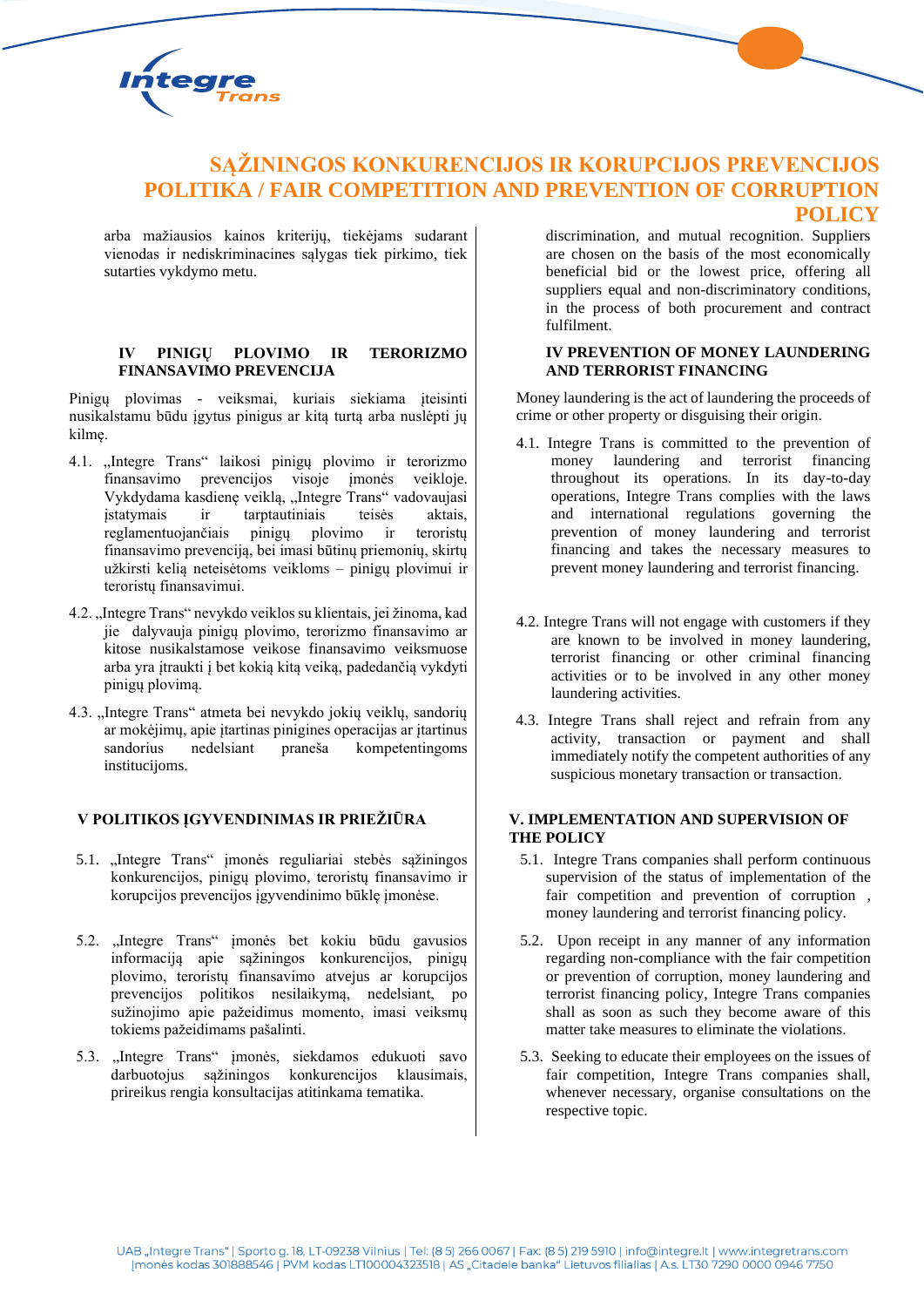

5.4. "Integre Trans" valdymo organų nariai ir Įmonių struktūrinių padalinių vadovai savo elgesiu formuoja Politikoje numatytą elgesio standartą, užtikrina kad jų atsakomybei priskirtose veiklos srityse veikla būtų vykdoma užtikrinant tinkamą šios Politikos nuostatų įgyvendinimą.

## **VI ATSAKOMYBĖ VI. LIABILITY**

- 6.1. Jeigu bet kuris "Integre Trans" įmonių darbuotojas savo elgesiu atlieka nesąžiningos konkurencijos, pinigų plovimo, teroristų finansavimo ar korupcijos veiksmus ar tokius veiksmus, kurie prieštarauja įmonių sąžiningos konkurencijos ir korupcijos prevencijos politikai, toks darbuotojas supranta, jog gali padaryti nepataisomos žalos "Integre Trans" įmonėms ir tokiam darbuotojui gali būti taikoma atsakomybė.
- 6.2. "Integre Trans" įmonių darbuotojas, supranta, kad įmonės griežtai laikosi šios Politikos, todėl darbuotojo veiksmai, neatitinkantys šios Politikos, nelaikomi "Integre Trans" įmonių veiksmais.
- 6.3. Apie bet kokius bandymus įteikti kyšį, įtarimus dėl pinigų plovimo, teroristų finansavimo "Integre Trans" darbuotojai privalo nedelsiant pranešti savo vadovybei.
- 6.4. Kiekvieno vadovo pareiga kasdieninis Politikos įtvirtinimas, komunikacija darbuotojams, ir tinkamo darbuotojų elgesio formavimas.
- 6.5. "Integre Trans" užtikrina, kad visi galimi Politikos pažeidimai būtų tinkamai išnagrinėti, o juos nagrinėtų įgalioti ir kompetentingi asmenys. Tyrimo rezultatai, išvados bei pasiūlymai pateikiami Įmonės vadovui.

## **Nusiskundimai Complaints**

- Siekdama užtikrinti Politikos nuostatų įgyvendinimą, pažeidimų prevenciją, skaidrumą ir pasitikėjimą "Integre Trans" įmonėse galioja "Informacijos apie pažeidimus įmonėje teikimo tvarka", darbuotojai gali pranešti elektroniniu pašto adresu: [pranesk@integretrans.lt](mailto:pranesk@integretrans.lt)
- "Integre Trans" imasi visų priemonių, kad apie Politikos pažeidimus pranešančius asmenis apsaugotų nuo bet kokių galimų neigiamų pasekmių.

5.4. Members of Integre Trans' management bodies and heads of its structural units, in their actions, exemplify the standard of conduct provided for in the Policy, ensuring that the activities in their areas of responsibility are carried out through ensuring the proper enforcement of this Policy.

- 6.1. If the conduct of any employee of Integre Trans companies constitutes infringement of the fair competition or corruption , money laundering and terrorist financing or principles or any employee commits any actions which are prejudicial to the fair competition and prevention of corruption policy, this employee must understand that he/she could cause irreparable damages to Integre Trans companies and may be subject to respective liability.
- 6.2. The employees of Integre Trans companies understand that the companies strictly comply with the present Policy, therefore, the actions of the employee deemed prejudicial to this Policy shall not be treated as the actions of Integre Trans companies.
- 6.3. Integre Trans' employees have the responsibility to notify any attempted bribery, allegations of money laundering, terrorist financing to their supervisors.
- 6.4. It is the duty of each supervisor to consolidate this Policy and communicate it to the employees as well as to shape the correct patterns of conduct in their employees on a daily basis.
- 6.5. Integre Trans ensures that all potential Policy violations are duly investigated by authorised and competent persons. The outcomes of the investigations as well as their conclusions and recommendations are presented to the Company's CEO.

- To ensure the enforcement of the provisions of this Policy, prevention of violations, transparency, and confidence, Integre Trans companies implement the procedure for Notification of Violations Committed Inside the Companies. The employees can send their notifications to the following e-mail address: [pranesk@integretrans.lt](mailto:pranesk@integretrans.lt)
- Integre Trans takes every step to protect whistleblowers reporting violations of this Policy from any negative consequences.